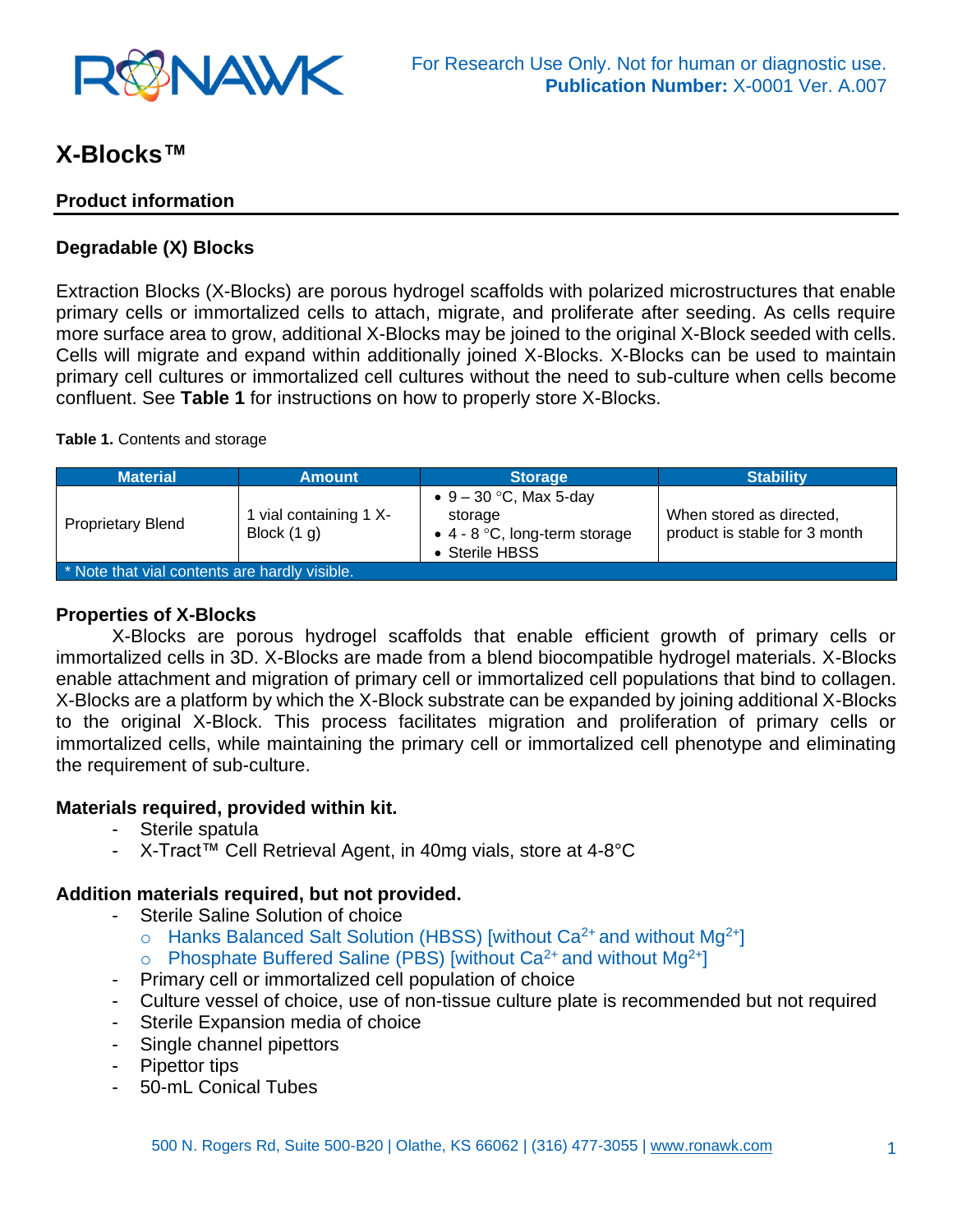

# **Methods**

Perform all procedures using aseptic technique unless otherwise noted.

Use the following recommendations as guidelines to determine the optimal conditions **for your cell culture system.** 

# Pre-Soak X-Blocks

- Submerge X-Blocks in saline solution such as Hanks Balanced Salt Solution (HBSS) [without  $Ca^{2+}$  and without Mg<sup>2+</sup>] or Phosphate Buffered Saline (PBS) [without Ca<sup>2+</sup> and without Mg<sup>2+</sup>] at room temperature to activate X-Blocks 30 min prior to seeding.

# Seeding X-Blocks with Primary Cells

- Place X-Blocks in sterile non-tissue culture treated 6-well plate with the X-Block bottom "rough" side facing plate floor.
	- o Bottom of X-Block has a "rough" appearance (See **Figure 1B**)
	- o Note: To aid in determining the bottom side of the X-Block, place X-Block in plate without liquid and allow to sit for 2-5 minutes. This will allow remaining liquid to drain and remove the shimmer created by liquid-hydrogel interaction.
- *Suspend cells of choice in media of choice at a concentration of 500,000 cells to 2,000,000 cells per mL*, *seed 0.25 mL per block,* dependent on cell growth rate.
- Gently pipette cell solution onto TOP side of X-Block dropwise.
	- o Top of X-Block has a smooth surface (See **Figure 1A**).



**Figure 1.** Top and Bottom of X-Block. **A**. Top of X-Block (Smooth Appearance) **B.** Bottom of X-Block (Rough Appearance)

- Wait 2 minutes, then collect the excess cell solution and gently pipette cell solution onto the TOP side of the X-Block as stated previously.
- Wait 2 minutes and repeat a third time. o Additional seeding cycles may be needed depending on cell type.
- Wait 5 minutes.
- Gradually add 8 mL of media of choice to well containing X-Block. Ensure that X-Block is fully submerged.
	- o Add media against wall of well in a slow, controlled manner.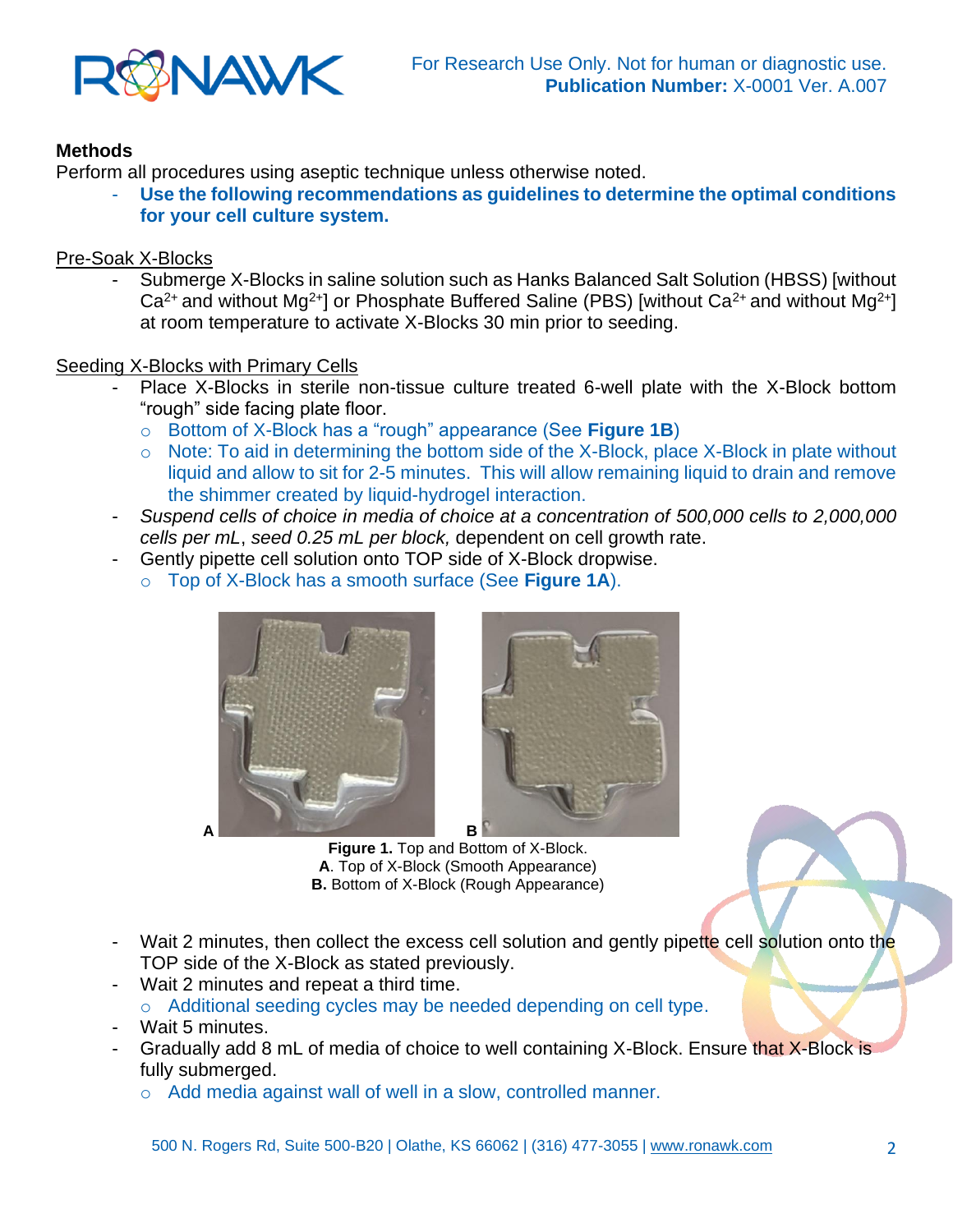

- o DO NOT ADD media to top of X-Block after cells have been added.
- Check X-Blocks for confluency using a microscope and change culture medium every 2-3 days or as recommended for each cell type.
	- o When changing media take care not to disturb the X-Block. For best results, remove media manually with a pipette.
	- o If using an aspirating system that utilizes a vacuum pump, be sure to aspirate media as far away from the X-Block as possible. DO NOT let X-Block touch aspirating tip or X-Block may be damaged.
	- o Adding a 200-µL pipette tip to the aspirating pipette is recommended to decrease the chance of damaging the X-Block when removing media.
- When cells occupy approximately 60% of all cell surfaces within X-Block, join an additional X-Block to the original X-Block by sliding the tongue of new X-Block into a groove of original X-Block as shown in **Figure 2**.
	- o If needed, carefully transfer X-Block to mono-plate before adding new X-Block to provide more cell culture volume.



 **Figure 2. X-Blocks Joined Together for Cell Culture.**

- Continue culturing X-Blocks with preferred media.
	- $\circ$  Ensure that enough media is added to fully submerge X-Block(s).
- Repeat process until desired cell concentration is reached.

#### Dissociate cells from X-Block:

- Reconstitute X-Tract Cell Retrieval Agent (see X-tract Cell Retrieval Agent Protocol for reconstitution instructions)
	- o The X-tract Cell Retrieval Agent is an enzymatic reaction and recommended times may differ slightly depending on media and cell type.
- Remove culture medium and then pipette 8-10mL of pre-warmed X-Tract Cell Retrieval Solution directly on top of X-Block, ensure X-Block is fully submerged.
- Place X-Blocks in incubator for approximately 2 hours.
	- o Agitation can used but is not a requirement.
	- o Depending on cell and media type, it will take approximately 2 hours for the X-Block to completely dissolve.
- Remove plate from incubator as soon as the X-Block is dissolved.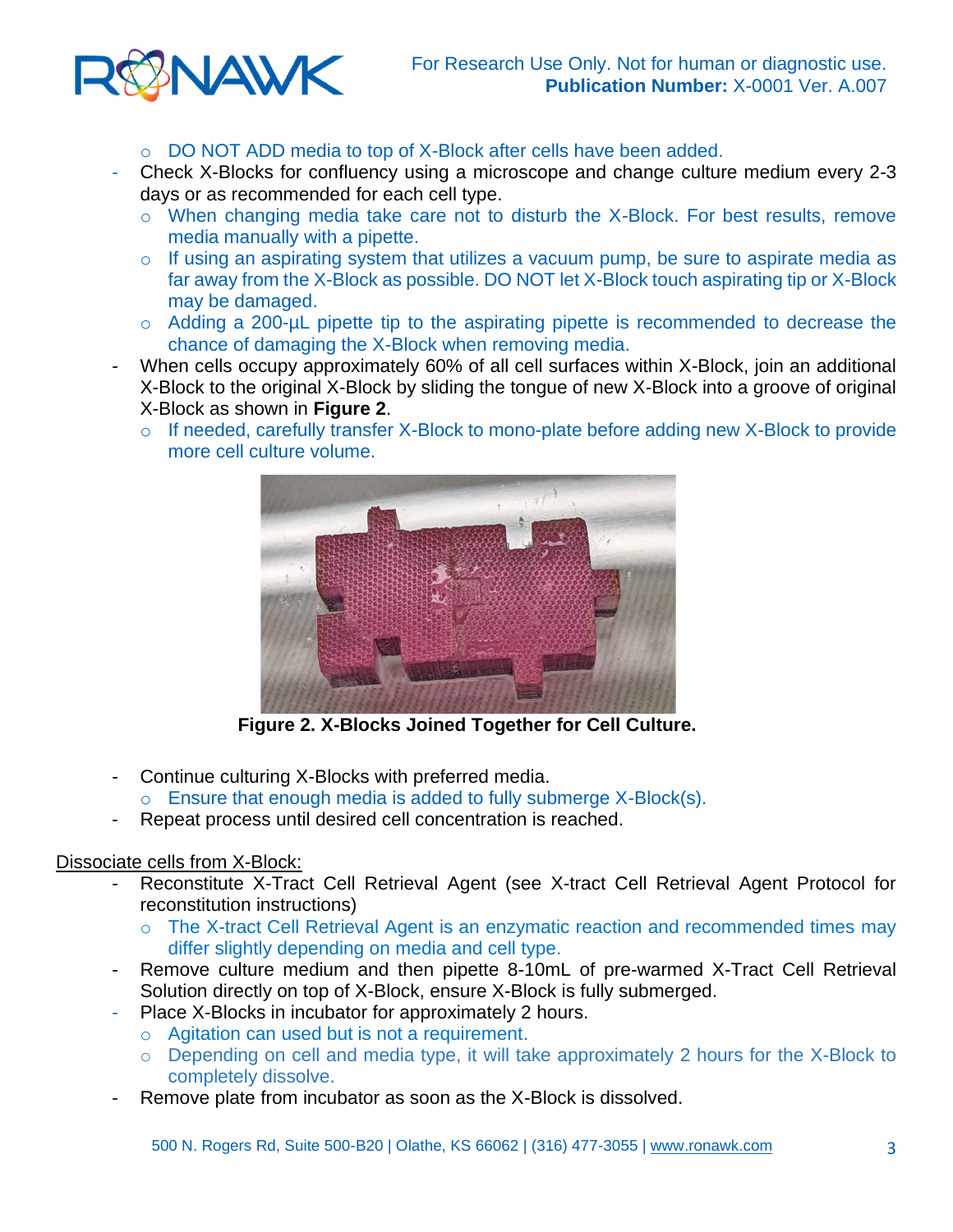

- Centrifuge cells to form a pellet (adjust RCF and time per cell type accordingly).
- Remove supernatant.
- Resuspend cells in media or solution of choice.
- Count cells using method of choice.
- Plate cells or freeze immediately.

#### Tips on Dissociating cells from X-Block:

- The X-Tract Cell Retrieval Agent is an enzymatic reaction, so the solution must be at 37ºC to work properly.
- While it takes about 2 hours to completely dissolve the X-Block, when using the X-tract reagent for the first time, it is recommended to periodically monitor the progress of dissolution of the X-Block (approximately every 30 minutes).
	- o The X-Block will gradually shrink over the course of the 2 hours. Appearance wise, the edges of the X-Block will start to round. Holes may appear in the center of the X-Blocks, which is completely normal.
- Agitation will help the enzymatic reaction but is not required. Certain cell lines do not tolerate agitation well, so proceed accordingly.
	- o If agitation is not available, manual pipetting the X-Tract solution through the block every 30 minutes is recommended, but again not required.
- If you have cell clumps upon resuspension, either gently agitate or apply Accutase for approximately 10 minutes at room temperature.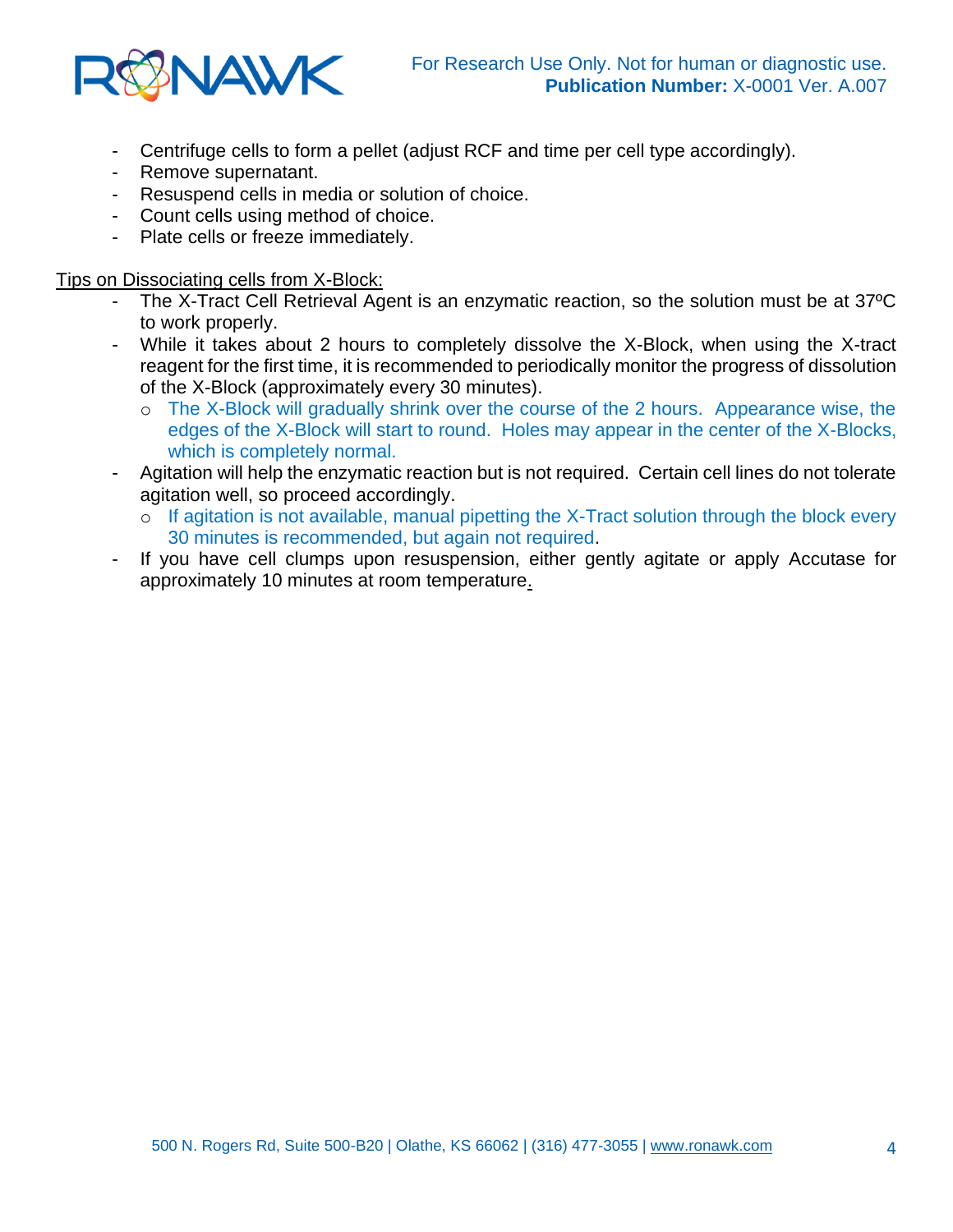

#### **Supplemental Information**

#### Cell Growth and Attachment

When X-Blocks are seeded properly, cells will infiltrate pores and migrate throughout the X-Block. Due to the material properties of the X-Blocks, the blocks will appear fairly clear under a microscope. Cells can appear either dark or light depending on the diffraction of the light within the block. When viewing cells, keep in mind that all boundaries of cell may not be completely in focus if cell is residing in multiple Z-planes. Adjustment of the fine focus knob on the microscope may help in viewing entire cell body within X-Block.

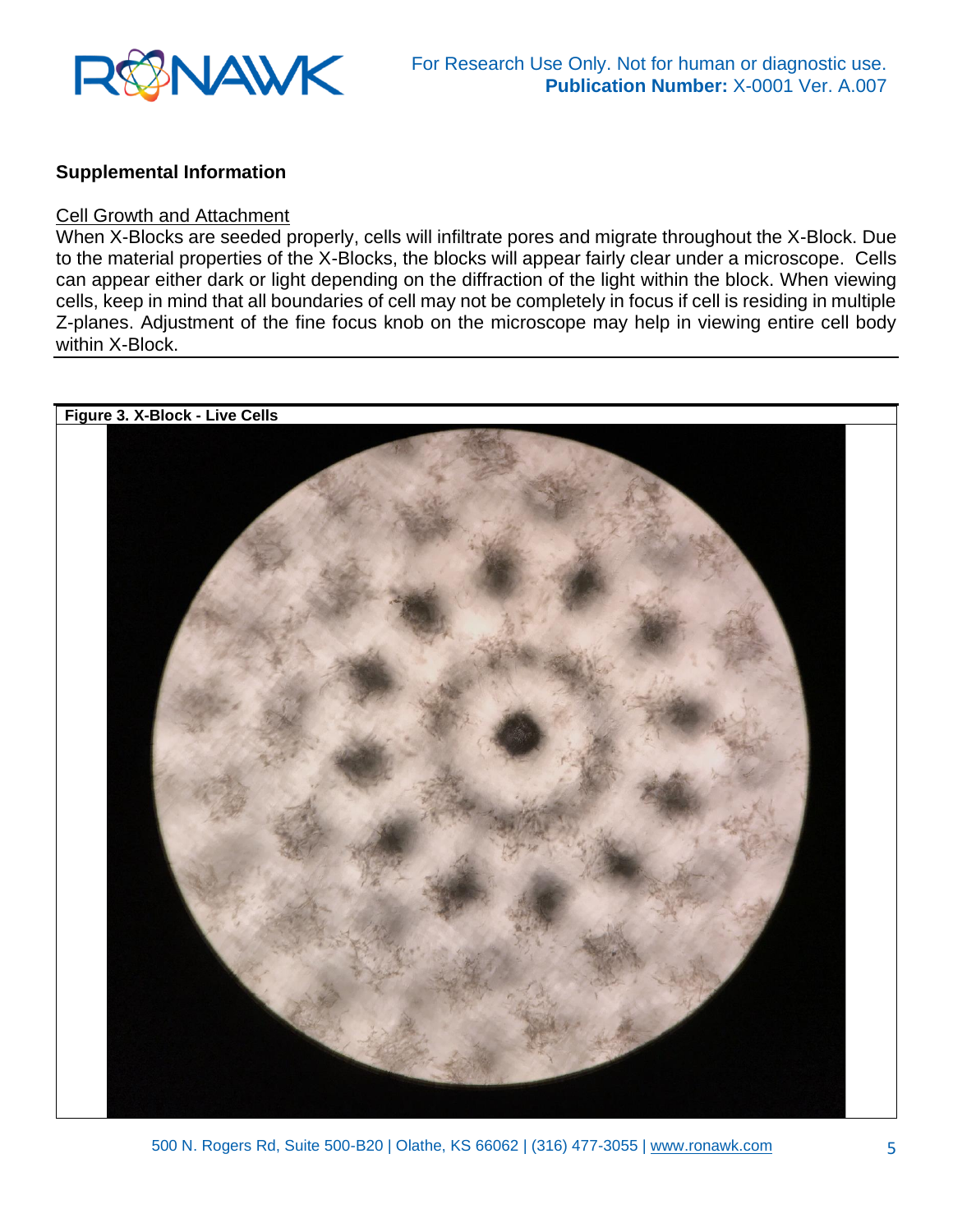

**Figure 4. X-Block - Live Cells**